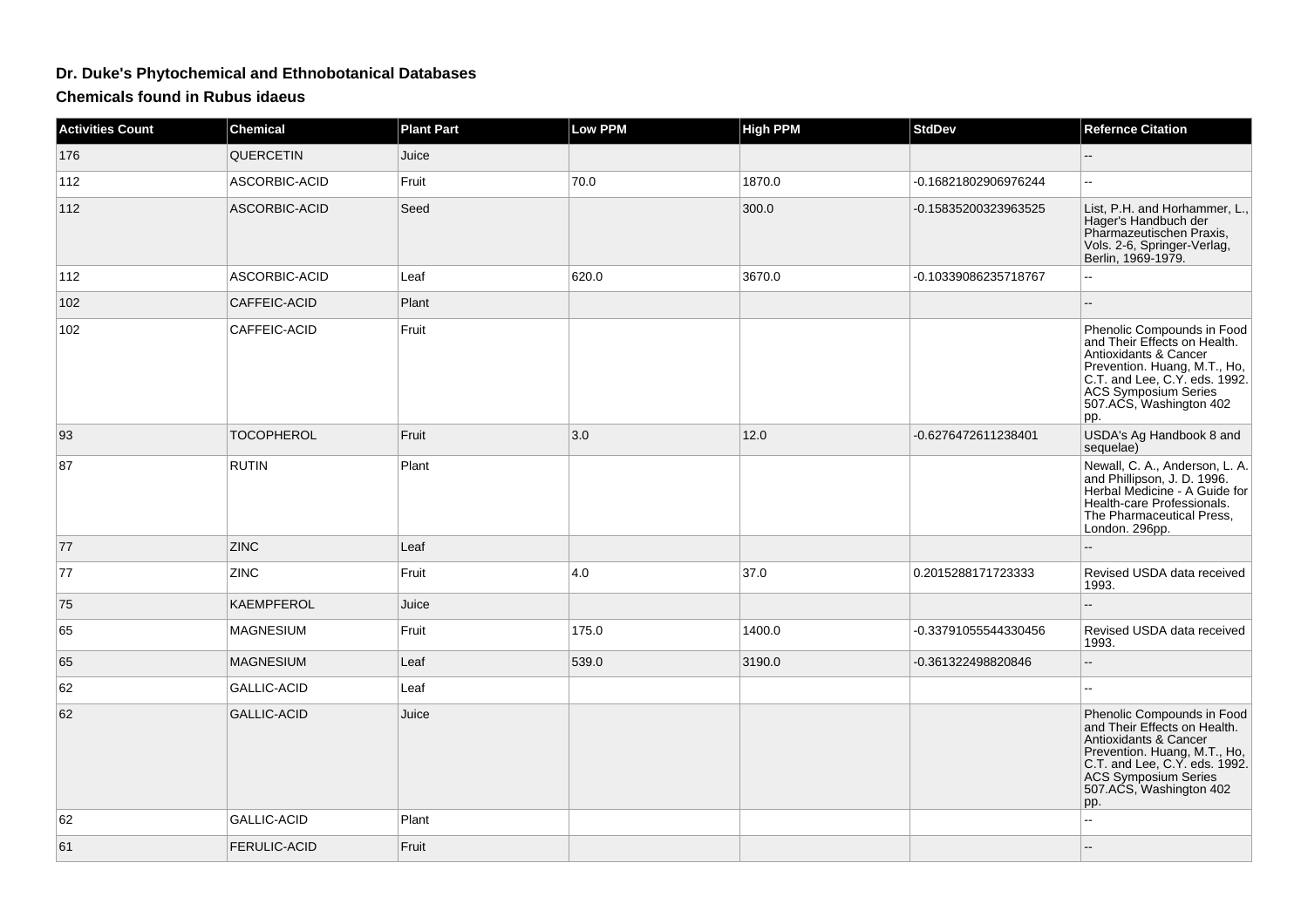| <b>Activities Count</b> | <b>Chemical</b>            | <b>Plant Part</b> | <b>Low PPM</b> | <b>High PPM</b> | <b>StdDev</b>        | <b>Refernce Citation</b>                                                                                                               |
|-------------------------|----------------------------|-------------------|----------------|-----------------|----------------------|----------------------------------------------------------------------------------------------------------------------------------------|
| 61                      | <b>FERULIC-ACID</b>        | Plant             |                |                 |                      | $\mathbf{u}$                                                                                                                           |
| 60                      | SELENIUM                   | Leaf              | 0.4            | 2.5             | -0.19046045138655818 |                                                                                                                                        |
| 53                      | <b>BETA-CAROTENE</b>       | Leaf              | 19.0           | 114.0           | -0.6414752460100303  | Щ,                                                                                                                                     |
| 53                      | <b>BETA-CAROTENE</b>       | Fruit             | 0.06           | 7.0             | -0.13726975525121177 | $\overline{\phantom{a}}$                                                                                                               |
| 51                      | <b>ELLAGIC-ACID</b>        | Leaf              |                |                 |                      | --                                                                                                                                     |
| 51                      | <b>ELLAGIC-ACID</b>        | Juice             | 5.0            | 50.0            |                      |                                                                                                                                        |
| 47                      | <b>BETA-SITOSTEROL</b>     | Seed Oil          |                |                 |                      |                                                                                                                                        |
| 43                      | PROTOCATECHUIC-ACID        | Plant             |                |                 |                      |                                                                                                                                        |
| 43                      | <b>PROTOCATECHUIC-ACID</b> | Juice             |                |                 |                      |                                                                                                                                        |
| 39                      | <b>NIACIN</b>              | Fruit             | 9.0            | 67.0            | 0.08424528986355267  | Revised USDA data received<br>1993.                                                                                                    |
| 39                      | NIACIN                     | Leaf              | 65.0           | 382.0           | 3.4605317922989003   | Ξ.                                                                                                                                     |
| 38                      | (-)-EPICATECHIN            | Plant             |                |                 |                      | $-$                                                                                                                                    |
| 38                      | (-)-EPICATECHIN            | Leaf              |                |                 |                      | $\overline{a}$                                                                                                                         |
| 38                      | (-)-EPICATECHIN            | Pericarp          |                |                 |                      |                                                                                                                                        |
| 38                      | (-)-EPICATECHIN            | Stem              |                |                 |                      | --                                                                                                                                     |
| 38                      | (-)-EPICATECHIN            | Juice             |                |                 |                      |                                                                                                                                        |
| 35                      | <b>TANNIN</b>              | Leaf              | 16900.0        | 120000.0        | 0.11560400756237017  | --                                                                                                                                     |
| 35                      | <b>TANNIN</b>              | Fruit             |                | 6200.0          | -0.8518650257063927  | List, P.H. and Horhammer, L.,<br>Hager's Handbuch der<br>Pharmazeutischen Praxis,<br>Vols. 2-6, Springer-Verlag,<br>Berlin, 1969-1979. |
| 35                      | GERANIOL                   | Fruit             |                |                 |                      |                                                                                                                                        |
| 34                      | SALICYLIC-ACID             | Fruit             |                |                 |                      | List, P.H. and Horhammer, L.,<br>Hager's Handbuch der<br>Pharmazeutischen Praxis,<br>Vols. 2-6, Springer-Verlag,<br>Berlin, 1969-1979. |
| 34                      | SALICYLIC-ACID             | Plant             |                |                 |                      | ۵.                                                                                                                                     |
| 32                      | ALPHA-TOCOPHEROL           | Fruit             | 9.0            | 56.0            | -0.2596481602858355  | $-$                                                                                                                                    |
| 31                      | <b>THIAMIN</b>             | Fruit             | 0.3            | 2.2             | -0.4010034158314492  | Revised USDA data received<br>1993.                                                                                                    |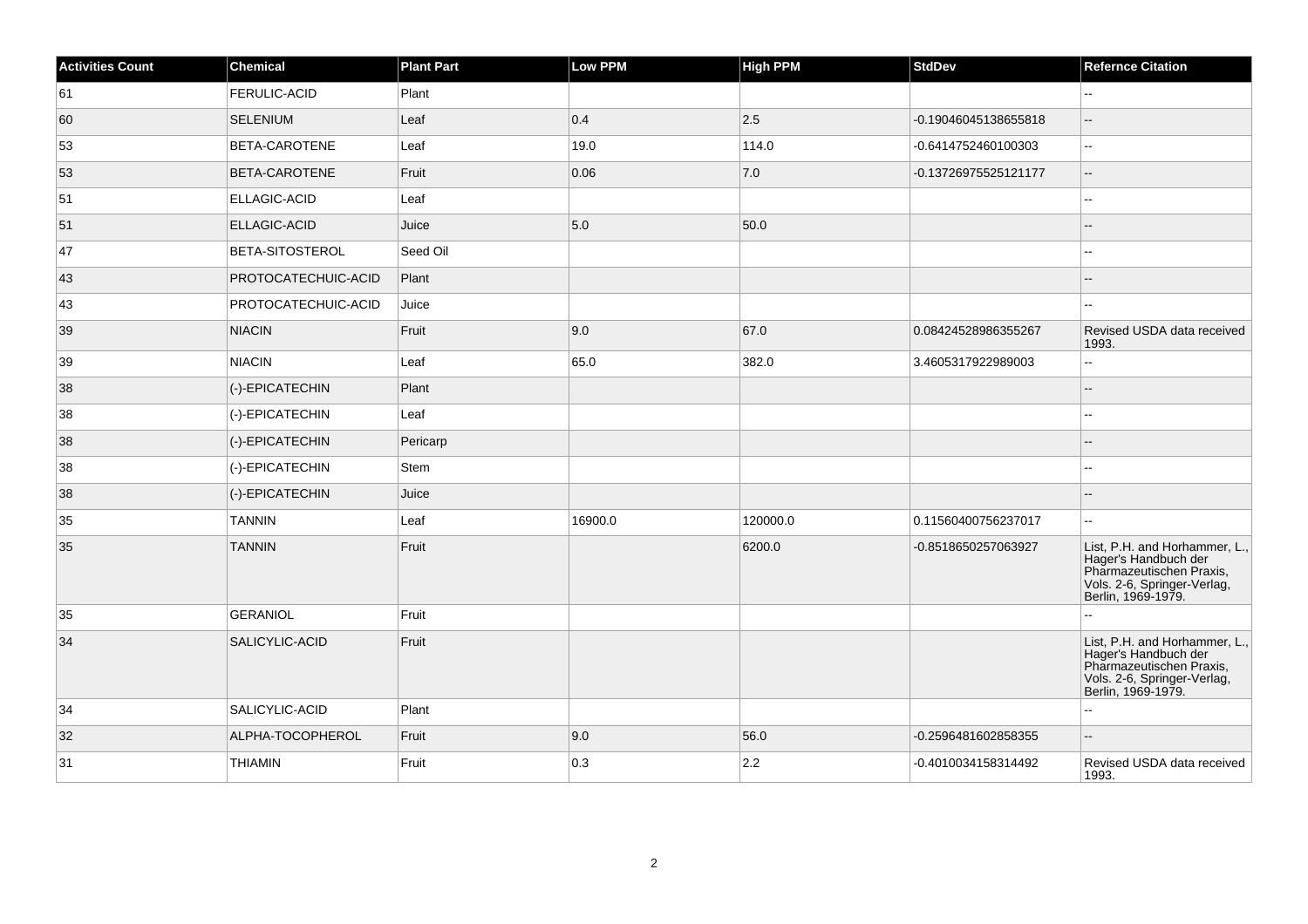| <b>Activities Count</b> | <b>Chemical</b>              | <b>Plant Part</b> | Low PPM | <b>High PPM</b> | <b>StdDev</b>        | <b>Refernce Citation</b>                                                                                                                                                 |
|-------------------------|------------------------------|-------------------|---------|-----------------|----------------------|--------------------------------------------------------------------------------------------------------------------------------------------------------------------------|
| 31                      | <b>THIAMIN</b>               | Leaf              |         | 3.4             | -1.0221493221185618  | Pedersen, M. 1987.<br>Nutritional Herbology.<br>Pederson Publishing.<br>Bountiful, Utah. 377 pp.                                                                         |
| 30                      | $ $ (+)-CATECHIN             | Pericarp          |         |                 |                      |                                                                                                                                                                          |
| 30                      | $ \left( +\right)$ -CATECHIN | Leaf              |         |                 |                      | Ц.                                                                                                                                                                       |
| 30                      | $ $ (+)-CATECHIN             | Juice             |         |                 |                      |                                                                                                                                                                          |
| 30                      | $ (+)$ -CATECHIN             | Stem              |         |                 |                      |                                                                                                                                                                          |
| 28                      | <b>CALCIUM</b>               | Fruit             | 220.0   | 1645.0          | -0.5102772768150714  | Revised USDA data received<br>1993.                                                                                                                                      |
| 28                      | <b>CALCIUM</b>               | Leaf              | 2045.0  | 12100.0         | -0.4330046318778217  | $-$                                                                                                                                                                      |
| 27                      | LINOLEIC-ACID                | Fruit             | 2080.0  | 15555.0         | -0.13594241677819272 | Revised USDA data received<br>1993.                                                                                                                                      |
| 27                      | LINOLEIC-ACID                | Seed Oil          |         |                 |                      |                                                                                                                                                                          |
| 25                      | P-COUMARIC-ACID              | Plant             |         |                 |                      |                                                                                                                                                                          |
| 25                      | P-COUMARIC-ACID              | Bark              |         |                 |                      |                                                                                                                                                                          |
| 25                      | P-COUMARIC-ACID              | Leaf              |         |                 |                      | $\overline{a}$                                                                                                                                                           |
| 25                      | P-COUMARIC-ACID              | Juice             |         |                 |                      | ц,                                                                                                                                                                       |
| 24                      | <b>CHROMIUM</b>              | Leaf              | 0.2     | 1.3             | -0.5356966871657832  | $\sim$                                                                                                                                                                   |
| 24                      | <b>VANILLIC-ACID</b>         | Plant             |         |                 |                      | $-$                                                                                                                                                                      |
| 24                      | <b>PECTIN</b>                | Fruit             |         | 14500.0         | -0.4580948328310023  | List, P.H. and Horhammer, L.,<br>Hager's Handbuch der<br>Pharmazeutischen Praxis,<br>Vols. 2-6, Springer-Verlag,<br>Berlin, 1969-1979.                                   |
| 24                      | <b>BENZALDEHYDE</b>          | Plant             |         |                 |                      |                                                                                                                                                                          |
| 24                      | PECTIN                       | Leaf              | 8450.0  | 50000.0         | 0.4345814175326895   | ۵.                                                                                                                                                                       |
| 24                      | <b>ETHANOL</b>               | Plant             |         |                 |                      |                                                                                                                                                                          |
| 23                      | CITRIC-ACID                  | Fruit             |         |                 |                      | Jeffery B. Harborne and H.<br>Baxter, eds. 1983.<br>Phytochemical Dictionary. A<br>Handbook of Bioactive<br>Compounds from Plants.<br>Taylor & Frost, London. 791<br>pp. |
| 22                      | <b>ISOQUERCITRIN</b>         | Fruit             |         |                 |                      |                                                                                                                                                                          |
| 20                      | BENZOIC-ACID                 | Plant             |         |                 |                      |                                                                                                                                                                          |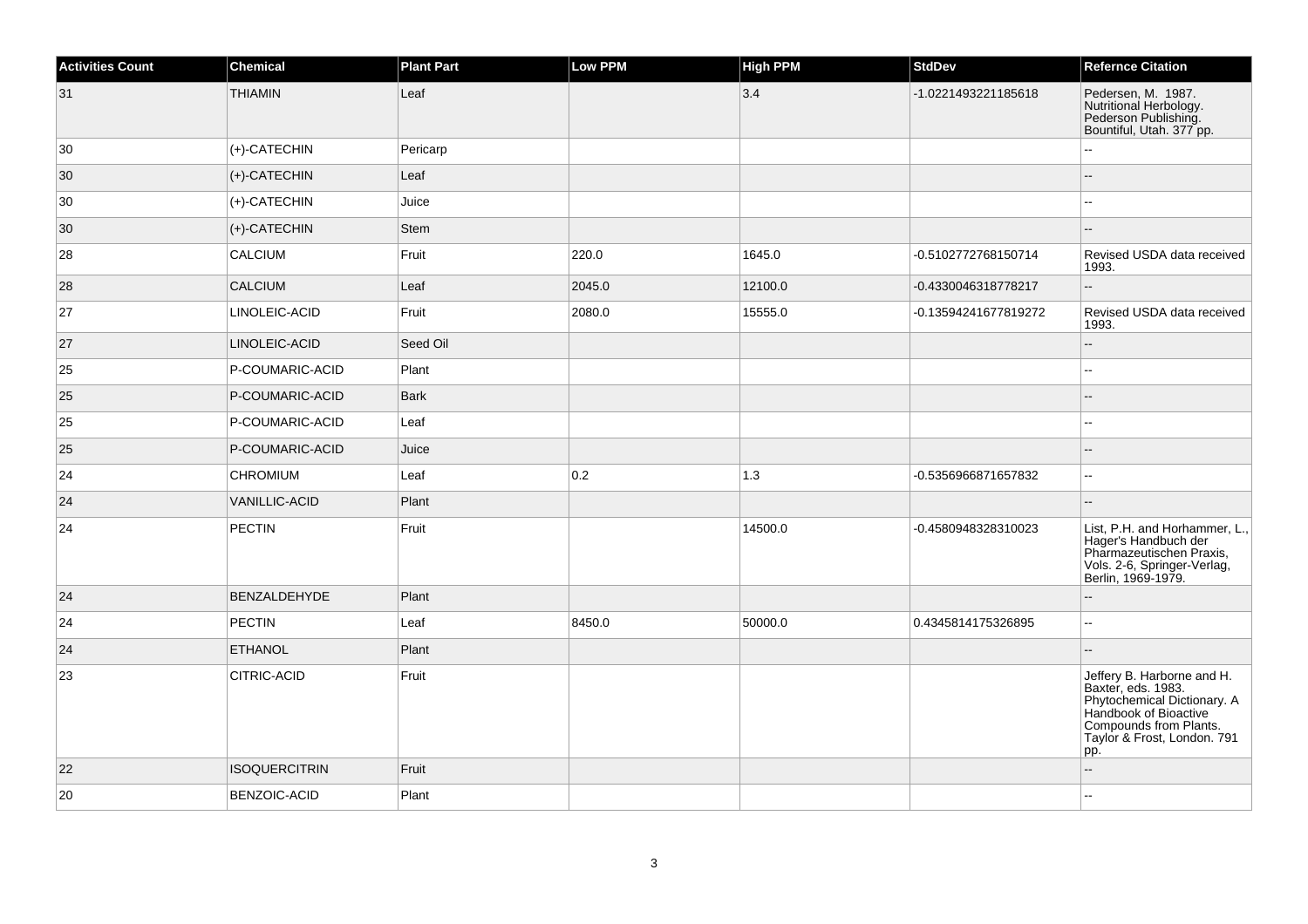| <b>Activities Count</b> | <b>Chemical</b>                   | <b>Plant Part</b> | Low PPM | <b>High PPM</b> | <b>StdDev</b>        | <b>Refernce Citation</b>                                                                                                                                                 |
|-------------------------|-----------------------------------|-------------------|---------|-----------------|----------------------|--------------------------------------------------------------------------------------------------------------------------------------------------------------------------|
| 19                      | CYANIDIN-3-O-GLUCOSIDE Fruit      |                   |         |                 |                      | Jeffery B. Harborne and H.<br>Baxter, eds. 1983.<br>Phytochemical Dictionary. A<br>Handbook of Bioactive<br>Compounds from Plants.<br>Taylor & Frost, London. 791<br>pp. |
| 18                      | OLEIC-ACID                        | Fruit             | 490.0   | 3665.0          | -0.4524977786497885  | Revised USDA data received<br>1993.                                                                                                                                      |
| 18                      | <b>MANNITOL</b>                   | Fruit             |         |                 |                      | uu.                                                                                                                                                                      |
| 17                      | FARNESOL                          | Plant             |         |                 |                      | ۵.                                                                                                                                                                       |
| 16                      | ACETIC-ACID                       | Plant             |         |                 |                      |                                                                                                                                                                          |
| 15                      | <b>FIBER</b>                      | Leaf              |         | 82000.0         | -0.9835404944355358  | Pedersen, M. 1987.<br>Nutritional Herbology.<br>Pederson Publishing.<br>Bountiful, Utah. 377 pp.                                                                         |
| 15                      | <b>FIBER</b>                      | Fruit             | 30000.0 | 352280.0        | 1.9873569833760867   | Revised USDA data received<br>1993.                                                                                                                                      |
| 15                      | <b>RIBOFLAVIN</b>                 | Fruit             | 0.9     | 6.7             | 0.36209168106597706  | Revised USDA data received<br>1993.                                                                                                                                      |
| 15                      | <b>MALIC-ACID</b>                 | Fruit             |         |                 |                      | List, P.H. and Horhammer, L.,<br>Hager's Handbuch der<br>Pharmazeutischen Praxis,<br>Vols. 2-6, Springer-Verlag,<br>Berlin, 1969-1979.                                   |
| 15                      | <b>RIBOFLAVIN</b>                 | Leaf              |         |                 |                      | L.                                                                                                                                                                       |
| 15                      | <b>LUTEIN</b>                     | Fruit             | 0.76    | 4.0             | -0.48918352740142235 | $\overline{a}$                                                                                                                                                           |
| 14                      | <b>POTASSIUM</b>                  | Leaf              | 2265.0  | 13400.0         | -0.7482125557868814  | Ξ.                                                                                                                                                                       |
| 14                      | <b>MANGANESE</b>                  | Leaf              | 25.0    | 146.0           | -0.21716694893797103 | $\qquad \qquad -$                                                                                                                                                        |
| 14                      | <b>SUCROSE</b>                    | Fruit             |         |                 |                      |                                                                                                                                                                          |
| 14                      | MANGANESE                         | Fruit             | 10.0    | 80.0            | 0.12397207406698312  | Revised USDA data received<br>1993.                                                                                                                                      |
| 14                      | <b>POTASSIUM</b>                  | Fruit             | 1490.0  | 11635.0         | -0.555747708167046   | Revised USDA data received<br>1993.                                                                                                                                      |
| 13                      | <b>FORMIC-ACID</b>                | Fruit             |         |                 |                      | ۵.                                                                                                                                                                       |
| 13                      | BETA-IONONE                       | Plant             |         |                 |                      | $\overline{a}$                                                                                                                                                           |
| 13                      | <b>MUFA</b>                       | Fruit             | 530.0   | 3965.0          | -0.19628214752627327 | Revised USDA data received<br>1993.                                                                                                                                      |
| 13                      | P-HYDROXY-BENZOIC-<br><b>ACID</b> | Plant             |         |                 |                      |                                                                                                                                                                          |
| 13                      | PALMITIC-ACID                     | Fruit             | 130.0   | 970.0           | -0.35043476151081787 | Revised USDA data received<br>1993.                                                                                                                                      |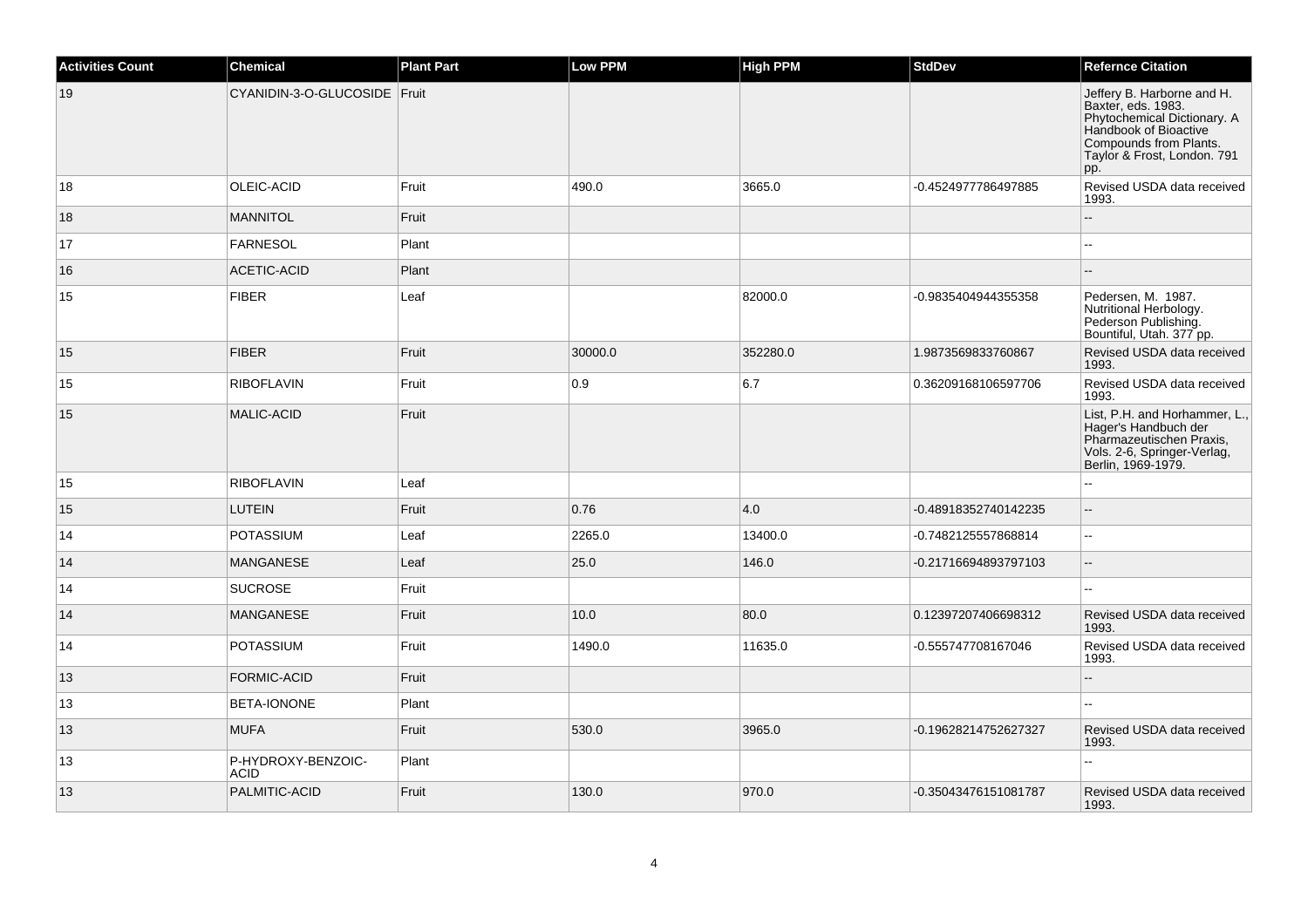| <b>Activities Count</b> | <b>Chemical</b>      | <b>Plant Part</b> | Low PPM | <b>High PPM</b> | <b>StdDev</b>         | <b>Refernce Citation</b>                                                                                                               |
|-------------------------|----------------------|-------------------|---------|-----------------|-----------------------|----------------------------------------------------------------------------------------------------------------------------------------|
| 12                      | <b>COPPER</b>        | Fruit             | 0.7     | 6.0             | -0.5307153602504487   | Revised USDA data received<br>1993.                                                                                                    |
| 11                      | <b>SORBITOL</b>      | Fruit             |         |                 |                       | Ξ.                                                                                                                                     |
| 11                      | <b>MALTOL</b>        | Fruit             |         |                 |                       | List, P.H. and Horhammer, L.,<br>Hager's Handbuch der<br>Pharmazeutischen Praxis,<br>Vols. 2-6, Springer-Verlag,<br>Berlin, 1969-1979. |
| 11                      | PANTOTHENIC-ACID     | Fruit             | 2.4     | 18.0            | -0.006662132557618176 | Revised USDA data received<br>1993.                                                                                                    |
| 10                      | <b>XYLITOL</b>       | Fruit             |         | 0.4             |                       | Ц,                                                                                                                                     |
| 9                       | <b>PEDUNCULAGIN</b>  | Leaf              |         |                 |                       |                                                                                                                                        |
| 8                       | <b>LACTIC-ACID</b>   | Leaf              |         |                 |                       |                                                                                                                                        |
| 8                       | <b>GENTISIC-ACID</b> | Plant             |         |                 |                       |                                                                                                                                        |
| 8                       | STEARIC-ACID         | Fruit             | 130.0   | 970.0           | -0.2148929675183572   | Revised USDA data received<br>1993.                                                                                                    |
| $\overline{8}$          | <b>FRUCTOSE</b>      | Fruit             |         |                 |                       | L.                                                                                                                                     |
| 8                       | P-CRESOL             | Plant             |         |                 |                       | Щ,                                                                                                                                     |
| $\overline{7}$          | <b>GLUCOSE</b>       | Fruit             |         |                 |                       | $-$                                                                                                                                    |
| $\overline{7}$          | ALPHA-CAROTENE       | Fruit             | 0.13    | 0.6             | -0.46232287758038665  | Щ,                                                                                                                                     |
| $\overline{7}$          | SUCCINIC-ACID        | Leaf              |         |                 |                       | List, P.H. and Horhammer, L.,<br>Hager's Handbuch der<br>Pharmazeutischen Praxis,<br>Vols. 2-6, Springer-Verlag,<br>Berlin, 1969-1979. |
| $\overline{7}$          | SUCCINIC-ACID        | Fruit             |         |                 |                       | List, P.H. and Horhammer, L.,<br>Hager's Handbuch der<br>Pharmazeutischen Praxis,<br>Vols. 2-6, Springer-Verlag,<br>Berlin, 1969-1979. |
| 6                       | PROPIONIC-ACID       | Fruit             |         |                 |                       | List, P.H. and Horhammer, L.,<br>Hager's Handbuch der<br>Pharmazeutischen Praxis,<br>Vols. 2-6, Springer-Verlag,<br>Berlin, 1969-1979. |
| 6                       | <b>FURFURAL</b>      | Fruit             |         |                 |                       | List, P.H. and Horhammer, L.,<br>Hager's Handbuch der<br>Pharmazeutischen Praxis,<br>Vols. 2-6, Springer-Verlag,<br>Berlin, 1969-1979. |
| 6                       | CINNAMYL-ALCOHOL     | Plant             |         |                 |                       |                                                                                                                                        |
| 6                       | <b>IRON</b>          | Leaf              | 17.0    | 101.0           | -0.664569650794051    | Щ,                                                                                                                                     |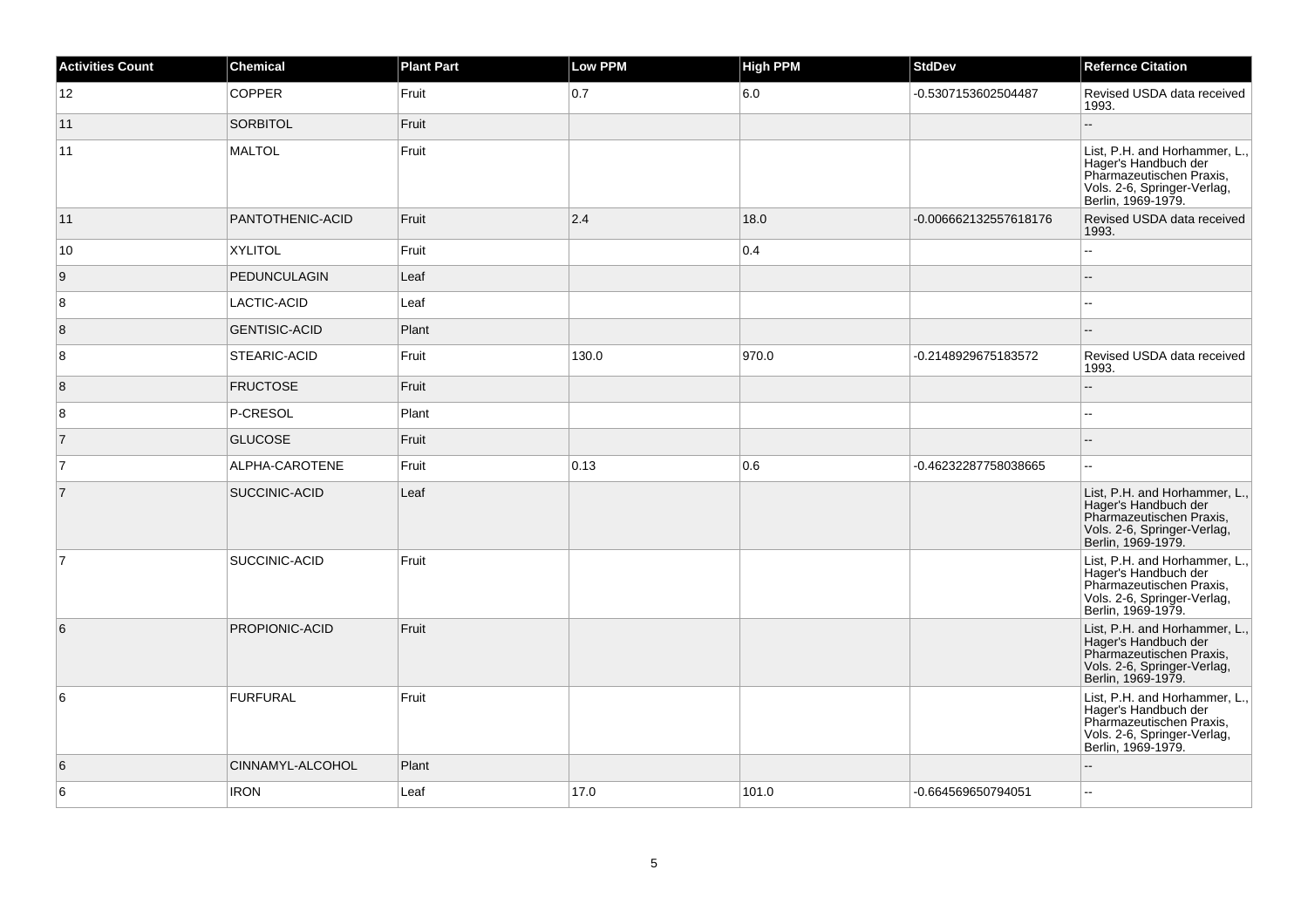| <b>Activities Count</b> | Chemical            | <b>Plant Part</b> | Low PPM | <b>High PPM</b> | <b>StdDev</b>        | <b>Refernce Citation</b>                                                                                                                                                                        |
|-------------------------|---------------------|-------------------|---------|-----------------|----------------------|-------------------------------------------------------------------------------------------------------------------------------------------------------------------------------------------------|
| 6                       | ETHYL-ACETATE       | Plant             |         |                 |                      | $-$                                                                                                                                                                                             |
| 6                       | <b>IRON</b>         | Fruit             | 5.0     | 45.0            | -0.34898531116184145 | Revised USDA data received<br>1993.                                                                                                                                                             |
| $\,6$                   | <b>BUTYRIC-ACID</b> | Fruit             |         |                 |                      | List, P.H. and Horhammer, L.,<br>Hager's Handbuch der<br>Pharmazeutischen Praxis,<br>Vols. 2-6, Springer-Verlag,<br>Berlin, 1969-1979.                                                          |
| 5                       | <b>CYANIN</b>       | Fruit             |         |                 |                      | List, P.H. and Horhammer, L.,<br>Hager's Handbuch der<br>Pharmazeutischen Praxis,<br>Vols. 2-6, Springer-Verlag,<br>Berlin, 1969-1979.                                                          |
| 5                       | CAPRYLIC-ACID       | Fruit             |         |                 |                      |                                                                                                                                                                                                 |
| $\sqrt{5}$              | SANGUIIN-H-6        | Leaf              |         |                 |                      | $\overline{a}$                                                                                                                                                                                  |
| 5                       | ALUMINUM            | Leaf              | 66.0    | 392.0           | -0.3598774207421672  | $\overline{a}$                                                                                                                                                                                  |
| $\overline{4}$          | <b>BORON</b>        | Fruit             | 1.0     | 13.0            | -0.5421662869530862  | Betting on Boron,<br>Unpublished draft by J. A.<br>Duke on file at USDA, draft<br>and papers relating to boron<br>percentages. Includes<br>Internat. Z. Vit. Ern.<br>Forschung 43:1973 (boron). |
| $\vert$ 4               | PROCYANIDIN-B-4     | Plant             |         |                 |                      |                                                                                                                                                                                                 |
| 4                       | PROCYANIDIN-B-4     | Leaf              |         |                 |                      |                                                                                                                                                                                                 |
| $\vert$ 4               | <b>PHOSPHORUS</b>   | Leaf              | 395.0   | 2340.0          | -0.4841533669170441  | Ξ.                                                                                                                                                                                              |
| $\vert$ 4               | <b>PUFA</b>         | Fruit             | 3130.0  | 23410.0         | 0.8363439902360195   | Revised USDA data received<br>1993.                                                                                                                                                             |
| $\overline{4}$          | <b>TIN</b>          | Leaf              | 4.0     | 22.0            | 0.7648770558118653   | $\overline{a}$                                                                                                                                                                                  |
| $\overline{4}$          | SILICON             | Leaf              | 0.2     | 1.3             | -0.40932526208989356 | $\overline{a}$                                                                                                                                                                                  |
| $\vert$ 4               | <b>PHOSPHORUS</b>   | Fruit             | 110.0   | 955.0           | -0.6867540372783977  | Revised USDA data received<br>1993.                                                                                                                                                             |
| $\overline{4}$          | PROCYANIDIN-B-4     | Stem              |         |                 |                      | Ξ.                                                                                                                                                                                              |
| $\vert$ 4               | PROCYANIDIN-B-4     | Pericarp          |         |                 |                      |                                                                                                                                                                                                 |
| 3                       | <b>XYLOSE</b>       | Fruit             |         |                 |                      | $\sim$                                                                                                                                                                                          |
| $\overline{3}$          | ISOAMYL-ALCOHOL     | Fruit             |         |                 |                      | List, P.H. and Horhammer, L.,<br>Hager's Handbuch der<br>Pharmazeutischen Praxis,<br>Vols. 2-6, Springer-Verlag,<br>Berlin, 1969-1979.                                                          |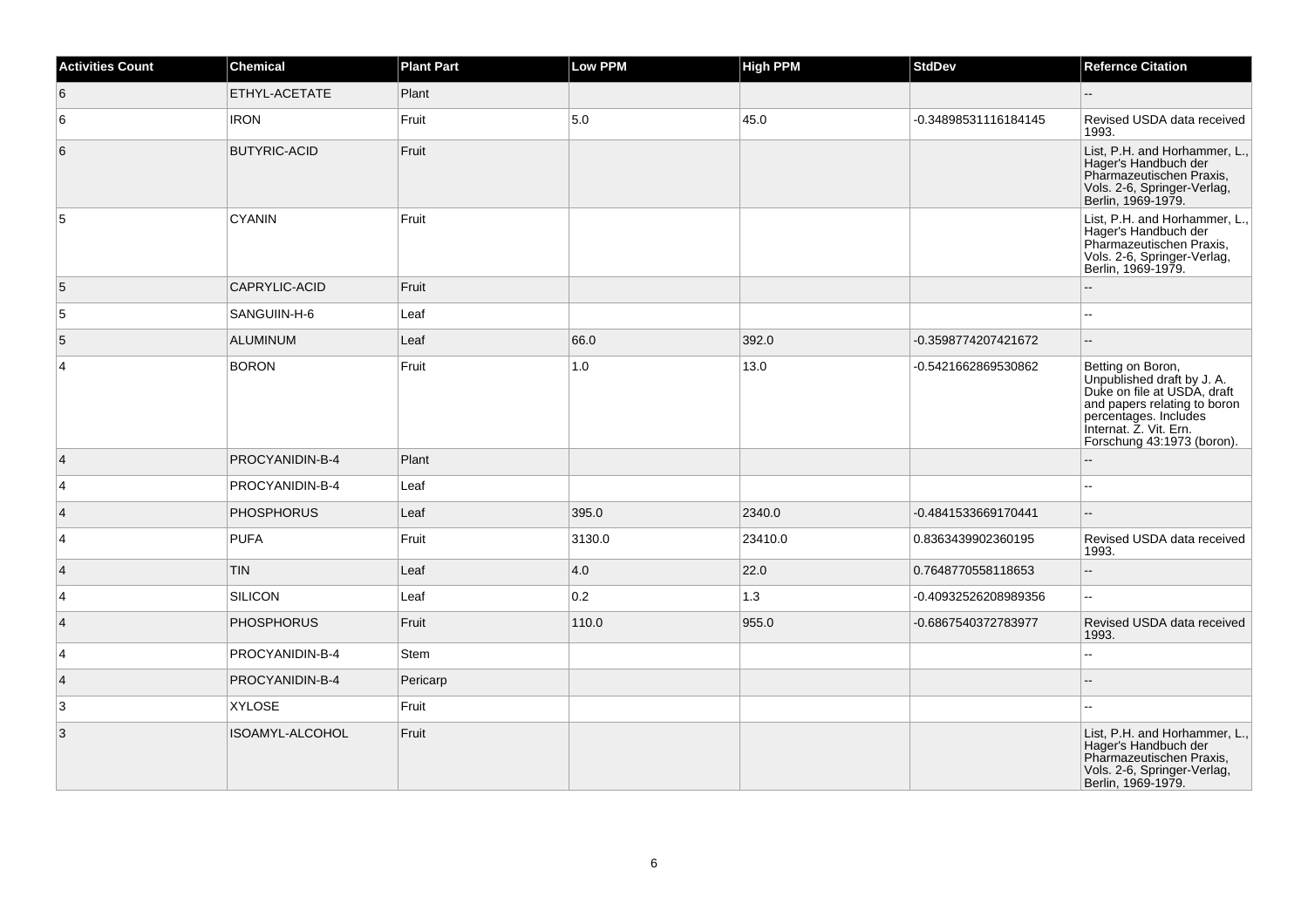| <b>Activities Count</b> | <b>Chemical</b>                                    | <b>Plant Part</b> | Low PPM | <b>High PPM</b> | <b>StdDev</b>        | <b>Refernce Citation</b>                                                                                                               |
|-------------------------|----------------------------------------------------|-------------------|---------|-----------------|----------------------|----------------------------------------------------------------------------------------------------------------------------------------|
| 2                       | <b>COBALT</b>                                      | Leaf              | 0.6     | 3.4             | -0.27867675528926233 | $\sim$                                                                                                                                 |
| 2                       | <b>DIACETYL</b>                                    | Fruit             |         |                 |                      | List, P.H. and Horhammer, L.,<br>Hager's Handbuch der<br>Pharmazeutischen Praxis,<br>Vols. 2-6, Springer-Verlag,<br>Berlin, 1969-1979. |
| 2                       | <b>ISOBUTYRIC-ACID</b>                             | Fruit             |         |                 |                      | List, P.H. and Horhammer, L.,<br>Hager's Handbuch der<br>Pharmazeutischen Praxis,<br>Vols. 2-6, Springer-Verlag,<br>Berlin, 1969-1979. |
| $\overline{2}$          | BETA-CRYPTOXANTHIN                                 | Fruit             |         |                 |                      |                                                                                                                                        |
| 1                       | <b>LEVULOSE</b>                                    | Fruit             |         | 35000.0         | 1.0                  | List, P.H. and Horhammer, L.,<br>Hager's Handbuch der<br>Pharmazeutischen Praxis,<br>Vols. 2-6, Springer-Verlag,<br>Berlin, 1969-1979. |
| $\mathbf{1}$            | N-NONACOSANE                                       | Seed Oil          |         |                 |                      |                                                                                                                                        |
| $\mathbf{1}$            | <b>DEXTROSE</b>                                    | Fruit             |         | 35000.0         | $1.0$                | List, P.H. and Horhammer, L.,<br>Hager's Handbuch der<br>Pharmazeutischen Praxis,<br>Vols. 2-6, Springer-Verlag,<br>Berlin, 1969-1979. |
| $\mathbf{1}$            | SODIUM                                             | Fruit             | 0.0     | 1.0             | -0.18385595758003662 | Revised USDA data received<br>1993.                                                                                                    |
| $\mathbf{1}$            | SODIUM                                             | Leaf              | 13.0    | 77.0            | -0.6336091719663351  |                                                                                                                                        |
| $\vert$ 1               | <b>VALERIANIC-ACID</b>                             | Fruit             |         |                 |                      | List, P.H. and Horhammer, L.,<br>Hager's Handbuch der<br>Pharmazeutischen Praxis,<br>Vols. 2-6, Springer-Verlag,<br>Berlin, 1969-1979. |
| $\overline{1}$          | CYANIDIN-3-RUTINOSIDE                              | Plant             |         |                 |                      |                                                                                                                                        |
| $\mathbf{1}$            | SANGUIIN-H-2                                       | Leaf              |         |                 |                      |                                                                                                                                        |
| 0                       | HYDROXYCINNAMIC-ACID                               | Juice             |         |                 |                      |                                                                                                                                        |
| $\mathbf{0}$            | <b>CYANIDIN-3-GLUCOSIDE</b>                        | Plant             |         |                 |                      |                                                                                                                                        |
| $\overline{0}$          | KAEMPFEROL-3-O-BETA-D- Fruit<br><b>GLUCURONIDE</b> |                   |         | 1.0             |                      |                                                                                                                                        |
| $\overline{0}$          | $VIT-B-6$                                          | Fruit             | 0.5     | 4.3             | -0.6565905620231853  | Revised USDA data received<br>1993.                                                                                                    |
| $\overline{0}$          | <b>PROTEIN</b>                                     | Leaf              | 19097.0 | 113000.0        | -0.9860748742162907  | $\mathbf{u}$                                                                                                                           |
| $\overline{0}$          | QUERCETIN-3-<br><b>GLUCURONIDE</b>                 | Juice             | 10.0    | 90.0            |                      | $\sim$                                                                                                                                 |
| $\overline{0}$          | ORGANIC-ACIDS                                      | Plant             | 15000.0 | 20000.0         | $-1.0$               |                                                                                                                                        |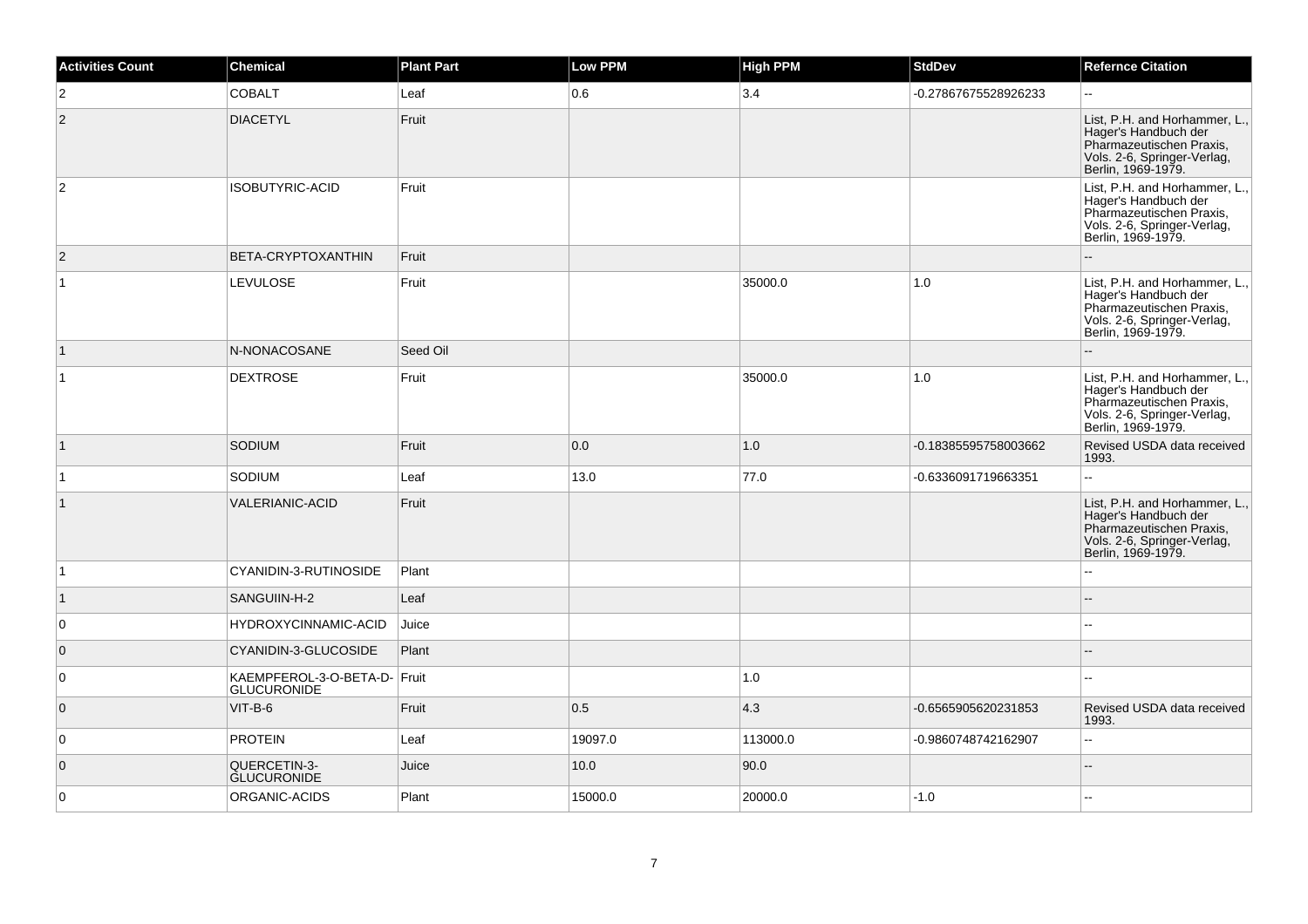| <b>Activities Count</b> | <b>Chemical</b>                             | <b>Plant Part</b> | <b>Low PPM</b> | <b>High PPM</b> | <b>StdDev</b>        | <b>Refernce Citation</b>                                                                                                               |
|-------------------------|---------------------------------------------|-------------------|----------------|-----------------|----------------------|----------------------------------------------------------------------------------------------------------------------------------------|
| $\overline{0}$          | <b>CARBOHYDRATES</b>                        | Fruit             | 115700.0       | 865370.0        | 0.44110745013750263  | Revised USDA data received<br>1993.                                                                                                    |
| $\overline{0}$          | PROCYANIDIN-B-5                             | Leaf              |                |                 |                      | Ξ.                                                                                                                                     |
| $\overline{0}$          | HYDROXYBENZOIC-ACID                         | Juice             |                |                 |                      | --                                                                                                                                     |
| $\overline{0}$          | N-HEPTACOSANE                               | Seed Oil          |                |                 |                      |                                                                                                                                        |
| $\overline{0}$          | QUERCETIN-3-O-BETA-D-<br><b>GLUCORONIDE</b> | Fruit             |                | 4.0             |                      | $-$                                                                                                                                    |
| $\overline{0}$          | BETA-<br>PHENYLETHYLALCOHOL                 | Fruit             |                |                 |                      | List, P.H. and Horhammer, L.,<br>Hager's Handbuch der<br>Pharmazeutischen Praxis,<br>Vols. 2-6, Springer-Verlag,<br>Berlin, 1969-1979. |
| $\overline{0}$          | QUERCETIN-3-0-<br><b>GALACTOSIDE</b>        | Juice             | 1.0            | 6.0             |                      |                                                                                                                                        |
| $\overline{0}$          | DIHYDRO-BETA-IONONE                         | Plant             |                |                 |                      | List, P.H. and Horhammer, L.,<br>Hager's Handbuch der<br>Pharmazeutischen Praxis,<br>Vols. 2-6, Springer-Verlag,<br>Berlin, 1969-1979. |
| $\overline{0}$          | 1-BETA-O-<br>GALLOYLPEDUNCULAGIN            | Leaf              |                |                 |                      |                                                                                                                                        |
| 0                       | ALPHA-FURANCARBONIC-<br><b>ACID</b>         | Plant             |                |                 |                      | шш.                                                                                                                                    |
| $\overline{0}$          | <b>KILOCALORIES</b>                         | Leaf              |                | 2750.0          | -0.43212504723366724 | Pedersen, M. 1987.<br>Nutritional Herbology.<br>Pederson Publishing.<br>Bountiful, Utah. 377 pp.                                       |
| $\overline{0}$          | CIS-HEXEN-3-OL                              | Plant             |                |                 |                      | Щ,                                                                                                                                     |
| $\overline{0}$          | HOMOPROTOCATECHUIC-<br><b>ACID</b>          | Plant             |                |                 |                      |                                                                                                                                        |
| $\overline{0}$          | <b>ASH</b>                                  | Fruit             | 3880.0         | 30815.0         | -0.6693626260182457  | Revised USDA data received<br>1993.                                                                                                    |
| $\overline{0}$          | O-PHTHALIC-ACID                             | Plant             |                |                 |                      |                                                                                                                                        |
| $\overline{0}$          | KAEMPFEROL-3-BETA-<br><b>GLUCURONIDE</b>    | Plant             |                |                 |                      | шш.                                                                                                                                    |
| $\overline{0}$          | <b>GADOLEIC-ACID</b>                        | Fruit             | 40.0           | 300.0           | $1.0$                | Revised USDA data received<br>1993.                                                                                                    |
| $\overline{0}$          | <b>ACETOIN</b>                              | Fruit             |                |                 |                      | List, P.H. and Horhammer, L.,<br>Hager's Handbuch der<br>Pharmazeutischen Praxis,<br>Vols. 2-6, Springer-Verlag,<br>Berlin, 1969-1979. |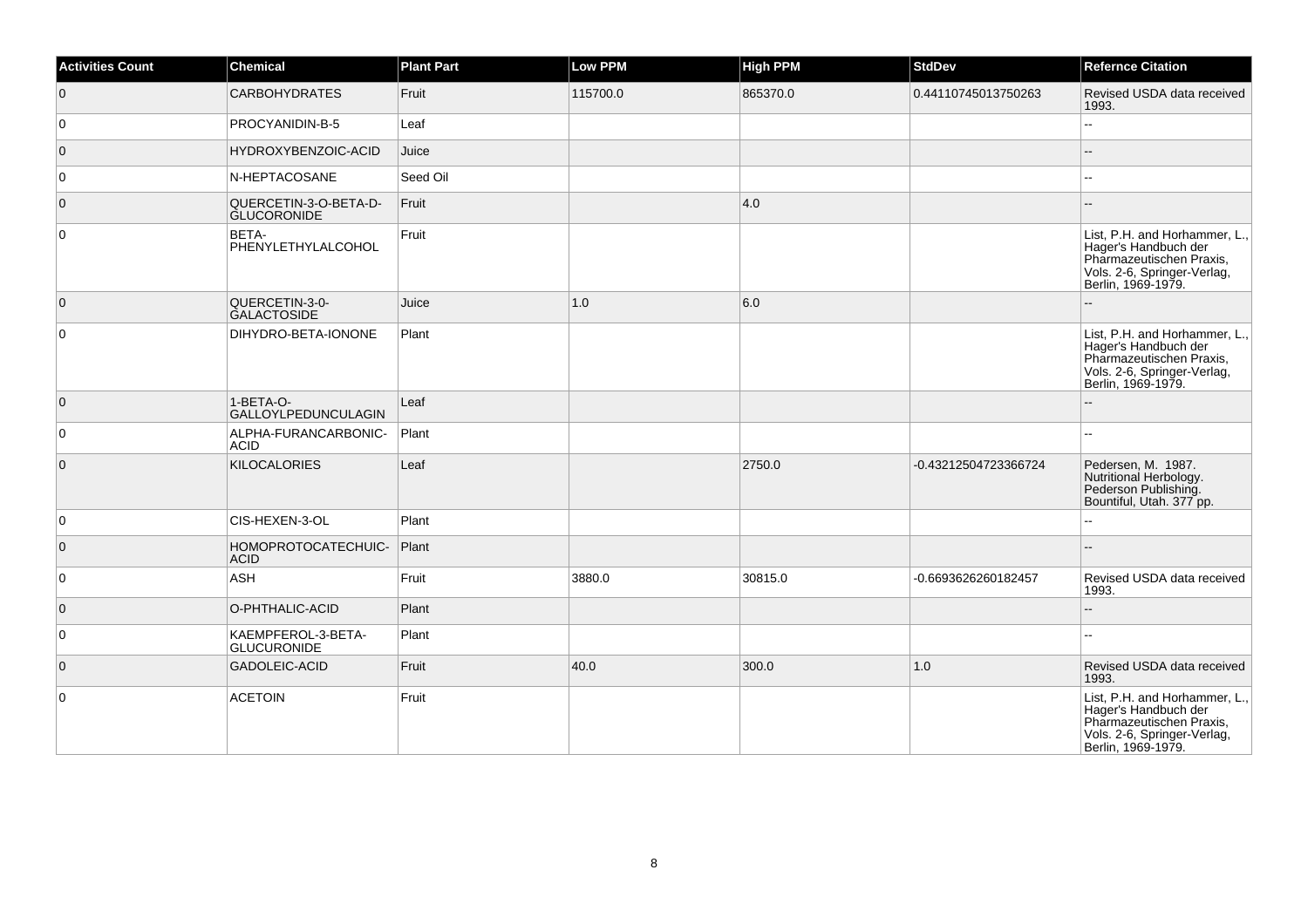| <b>Activities Count</b> | <b>Chemical</b>                              | <b>Plant Part</b> | <b>Low PPM</b> | High PPM | <b>StdDev</b>        | <b>Refernce Citation</b>                                                                                                               |
|-------------------------|----------------------------------------------|-------------------|----------------|----------|----------------------|----------------------------------------------------------------------------------------------------------------------------------------|
| $\overline{0}$          | <b>ISOVALERIANIC-ACID</b>                    | Fruit             |                |          |                      | List, P.H. and Horhammer, L.,<br>Hager's Handbuch der<br>Pharmazeutischen Praxis,<br>Vols. 2-6, Springer-Verlag,<br>Berlin, 1969-1979. |
| $\overline{0}$          | TETRACOSAN-1-OL                              | Seed Oil          |                |          |                      |                                                                                                                                        |
| $\overline{0}$          | PELARGONIN-3,5-<br>DIGLYCOSIDE               | Fruit             |                |          |                      | List, P.H. and Horhammer, L.,<br>Hager's Handbuch der<br>Pharmazeutischen Praxis,<br>Vols. 2-6, Springer-Verlag,<br>Berlin, 1969-1979. |
| $\overline{0}$          | <b>FLAVONOLS</b>                             | Juice             |                | 122.0    |                      |                                                                                                                                        |
| $\overline{0}$          | PROCYANIDIN-G                                | Pericarp          |                |          |                      |                                                                                                                                        |
| $\overline{0}$          | <b>DAMASCENE</b>                             | Plant             |                |          |                      |                                                                                                                                        |
| $\overline{0}$          | LINOLENIC-ACID                               | Seed Oil          |                |          |                      |                                                                                                                                        |
| 0                       | LINOLENIC-ACID                               | Fruit             | 1050.0         | 7855.0   | 0.1473004215517145   | Revised USDA data received<br>1993.                                                                                                    |
| $\overline{0}$          | <b>CARBOHYDRATES</b>                         | Leaf              | 133510.0       | 790000.0 | 1.4167610297591213   | $\overline{a}$                                                                                                                         |
| $\overline{0}$          | <b>SFA</b>                                   | Fruit             | 190.0          | 1420.0   | -0.3479590827314696  | Revised USDA data received<br>1993.                                                                                                    |
| $\overline{0}$          | PELARGONIN-3.2-<br><b>GLUCOSYLRUTINOSIDE</b> | Fruit             |                |          |                      | List, P.H. and Horhammer, L.,<br>Hager's Handbuch der<br>Pharmazeutischen Praxis,<br>Vols. 2-6, Springer-Verlag,<br>Berlin, 1969-1979. |
| 0                       | <b>FAT</b>                                   | Seed              | 145000.0       | 240000.0 | -0.13372552418655537 |                                                                                                                                        |
| $\overline{0}$          | PROCYANIDIN-G                                | Leaf              |                |          |                      |                                                                                                                                        |
| $\overline{0}$          | <b>PROTEIN</b>                               | Fruit             | 8800.0         | 70530.0  | -0.5223902238389811  | Revised USDA data received<br>1993.                                                                                                    |
| $\overline{0}$          | 5-METHYL-FURFURAL                            | Fruit             |                |          |                      | List, P.H. and Horhammer, L.,<br>Hager's Handbuch der<br>Pharmazeutischen Praxis,<br>Vols. 2-6, Springer-Verlag,<br>Berlin, 1969-1979. |
| 0                       | <b>THIAMINE</b>                              | Leaf              | 0.6            | 3.4      | -0.43873738648145555 | $\overline{\phantom{a}}$                                                                                                               |
| $\overline{0}$          | <b>FAT</b>                                   | Fruit             | 5100.0         | 44130.0  | -0.3041906994801652  | Revised USDA data received<br>1993.                                                                                                    |
| $\overline{0}$          | <b>FAT</b>                                   | Leaf              | 2873.0         | 17000.0  | -0.7863531000407186  | $\sim$                                                                                                                                 |
| $\overline{0}$          | PROCYANIDIN-B-8                              | Pericarp          |                |          |                      |                                                                                                                                        |
| $\overline{0}$          | <b>WATER</b>                                 | Leaf              |                | 831000.0 | 0.11655419260711948  |                                                                                                                                        |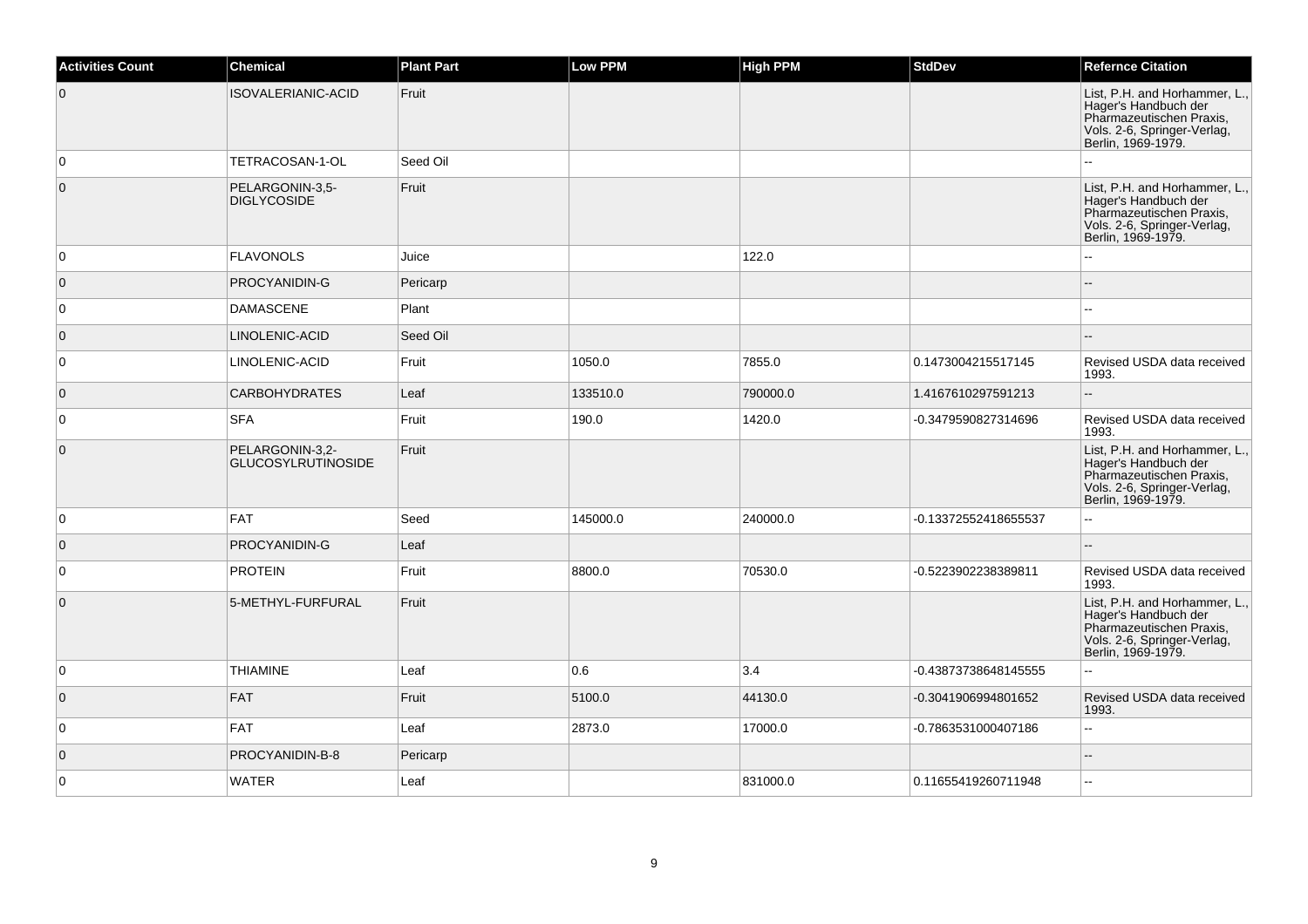| <b>Activities Count</b> | Chemical                                     | <b>Plant Part</b> | Low PPM | <b>High PPM</b> | <b>StdDev</b>        | <b>Refernce Citation</b>            |
|-------------------------|----------------------------------------------|-------------------|---------|-----------------|----------------------|-------------------------------------|
| $\overline{0}$          | QUERCETIN-3-O-ALPHA-L-<br><b>GALACTOSIDE</b> | Fruit             |         |                 |                      | $-$                                 |
| 0                       | 3-METHYL-2-BUTEN-1-OL                        | Plant             |         |                 |                      | --                                  |
| $\overline{0}$          | <b>KILOCALORIES</b>                          | Fruit             | 490.0   | 3665.0          | 0.006755743707852334 | Revised USDA data received<br>1993. |
| 0                       | SUGARS                                       | Leaf              | 10140.0 | 60000.0         | -0.7162601683395223  | 44                                  |
| $\overline{0}$          | CYANIDIN-5-<br>MONOGLYCOSIDE                 | Plant             |         |                 |                      |                                     |
| 0                       | LAMBERTIANIN-D                               | Leaf              |         |                 |                      |                                     |
| $\overline{0}$          | CAPRONIC-ACID                                | Fruit             |         |                 |                      |                                     |
| 0                       | P.<br>HYDROXYPHENYLETHYLA<br><b>LCOHOL</b>   | Plant             |         |                 |                      |                                     |
| $\overline{0}$          | PROCYANIDIN-B-8                              | Leaf              |         |                 |                      | --                                  |
| 0                       | ASH                                          | Leaf              | 13520.0 | 80000.0         | -0.6845191217694889  | $\overline{a}$                      |
| $\overline{0}$          | PROCYANIDIN-G                                | Stem              |         |                 |                      |                                     |
| 0                       | 2-HEXEN-4-OLIDE                              | Plant             |         |                 |                      | --                                  |
| $\overline{0}$          | KAEMPFEROL-3-<br><b>GLUCURONIDE</b>          | Juice             | 1.0     | 5.0             |                      | --                                  |
| 0                       | CYANIDIN-3-<br><b>SOPHOROSIDE</b>            | Plant             |         |                 |                      |                                     |
| $\overline{0}$          | LAMBERTIANIN-C                               | Leaf              |         |                 |                      |                                     |
| 0                       | HEXEN-3-ACID                                 | Fruit             |         |                 |                      |                                     |
| $\overline{0}$          | QUERCETIN-3-<br><b>XYLOSYLGLUCURONIDE</b>    | Juice             | 1.0     | 6.0             |                      |                                     |
| 0                       | P-ETHYL-PHENOL                               | Plant             |         |                 |                      | --                                  |
| $\overline{0}$          | PROCYANIDIN-B-5                              | Stem              |         |                 |                      |                                     |
| 0                       | TRANS-2-<br>PHENYLBUTANONE                   | Plant             |         |                 |                      | --                                  |
| $\overline{0}$          | PROCYANIDIN-B-8                              | Stem              |         |                 |                      |                                     |
| 0                       | 1-PENTEN-3-OL                                | Plant             |         |                 |                      |                                     |
| $\overline{0}$          | FIBER(DIETARY)                               | Leaf              |         | 323000.0        | -0.6193479291932424  |                                     |
| 0                       | LAMBERTIANIN-B                               | Leaf              |         |                 |                      |                                     |
| $\overline{0}$          | <b>HEXEN-2-ACID</b>                          | Fruit             |         |                 |                      |                                     |